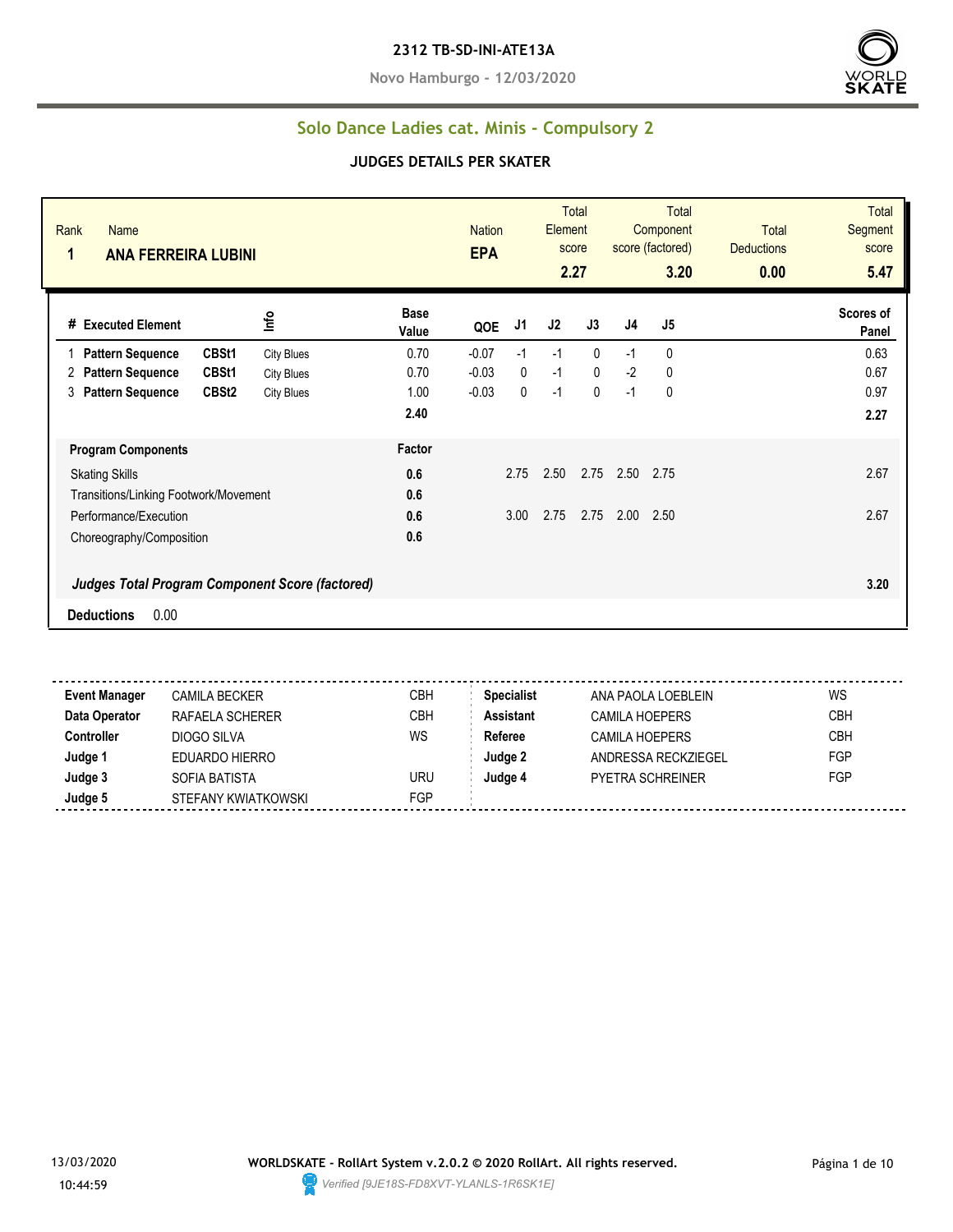| Rank<br><b>Name</b><br>$\overline{2}$<br><b>LAIS MENENDEZ ZANINI</b> |                   |                      | <b>Nation</b><br><b>PAP</b> |              | Element | <b>Total</b><br>score<br>1.41 |                | Total<br>Component<br>score (factored)<br>3.05 | <b>Total</b><br><b>Deductions</b><br>0.00 | <b>Total</b><br>Segment<br>score<br>4.46 |
|----------------------------------------------------------------------|-------------------|----------------------|-----------------------------|--------------|---------|-------------------------------|----------------|------------------------------------------------|-------------------------------------------|------------------------------------------|
| <b>Executed Element</b><br>#                                         | ٩ų                | <b>Base</b><br>Value | QOE                         | J1           | J2      | J3                            | J <sub>4</sub> | J5                                             |                                           | Scores of<br>Panel                       |
| CBSt1<br><b>Pattern Sequence</b>                                     | <b>City Blues</b> | 0.70                 | $-0.03$                     | $\mathbf{0}$ | $-1$    | $\mathbf{0}$                  | $-1$           | 0                                              |                                           | 0.67                                     |
| <b>CBStB</b><br><b>Pattern Sequence</b><br>2                         | <b>City Blues</b> | 0.40                 | $-0.03$                     | $\mathbf{0}$ | $-1$    | $\mathbf{0}$                  | $-1$           | 0                                              |                                           | 0.37                                     |
| <b>Pattern Sequence</b><br><b>CBStB</b><br>3                         | <b>City Blues</b> | 0.40                 | $-0.03$                     | $\mathbf{0}$ | $-1$    | $\mathbf 0$                   | $-1$           | 0                                              |                                           | 0.37                                     |
|                                                                      |                   | 1.50                 |                             |              |         |                               |                |                                                |                                           | 1.41                                     |
| <b>Program Components</b>                                            |                   | Factor               |                             |              |         |                               |                |                                                |                                           |                                          |
| <b>Skating Skills</b>                                                |                   | 0.6                  |                             | 3.25         | 2.25    | 2.75                          | 2.50           | 2.50                                           |                                           | 2.58                                     |
| Transitions/Linking Footwork/Movement                                |                   | 0.6                  |                             |              |         |                               |                |                                                |                                           |                                          |
| Performance/Execution                                                |                   | 0.6                  |                             | 3.25         | 2.75    | 2.25                          | 2.25           | 2.50                                           |                                           | 2.50                                     |
| Choreography/Composition                                             |                   | 0.6                  |                             |              |         |                               |                |                                                |                                           |                                          |
| <b>Judges Total Program Component Score (factored)</b>               |                   |                      |                             |              |         |                               |                |                                                |                                           | 3.05                                     |
| 0.00<br><b>Deductions</b>                                            |                   |                      |                             |              |         |                               |                |                                                |                                           |                                          |

| <b>Event Manager</b> | <b>CAMILA BECKER</b> | СВН        | <b>Specialist</b> | ANA PAOLA LOEBLEIN      | WS         |
|----------------------|----------------------|------------|-------------------|-------------------------|------------|
| Data Operator        | RAFAELA SCHERER      | CBH        | <b>Assistant</b>  | CAMILA HOEPERS          | <b>CBH</b> |
| <b>Controller</b>    | DIOGO SILVA          | WS         | Referee           | <b>CAMILA HOEPERS</b>   | <b>CBH</b> |
| Judge 1              | EDUARDO HIERRO       |            | Judge 2           | ANDRESSA RECKZIEGEL     | FGP        |
| Judge 3              | SOFIA BATISTA        | uru        | Judge 4           | <b>PYETRA SCHREINER</b> | FGP        |
| Judge 5              | STEFANY KWIATKOWSKI  | <b>FGP</b> |                   |                         |            |

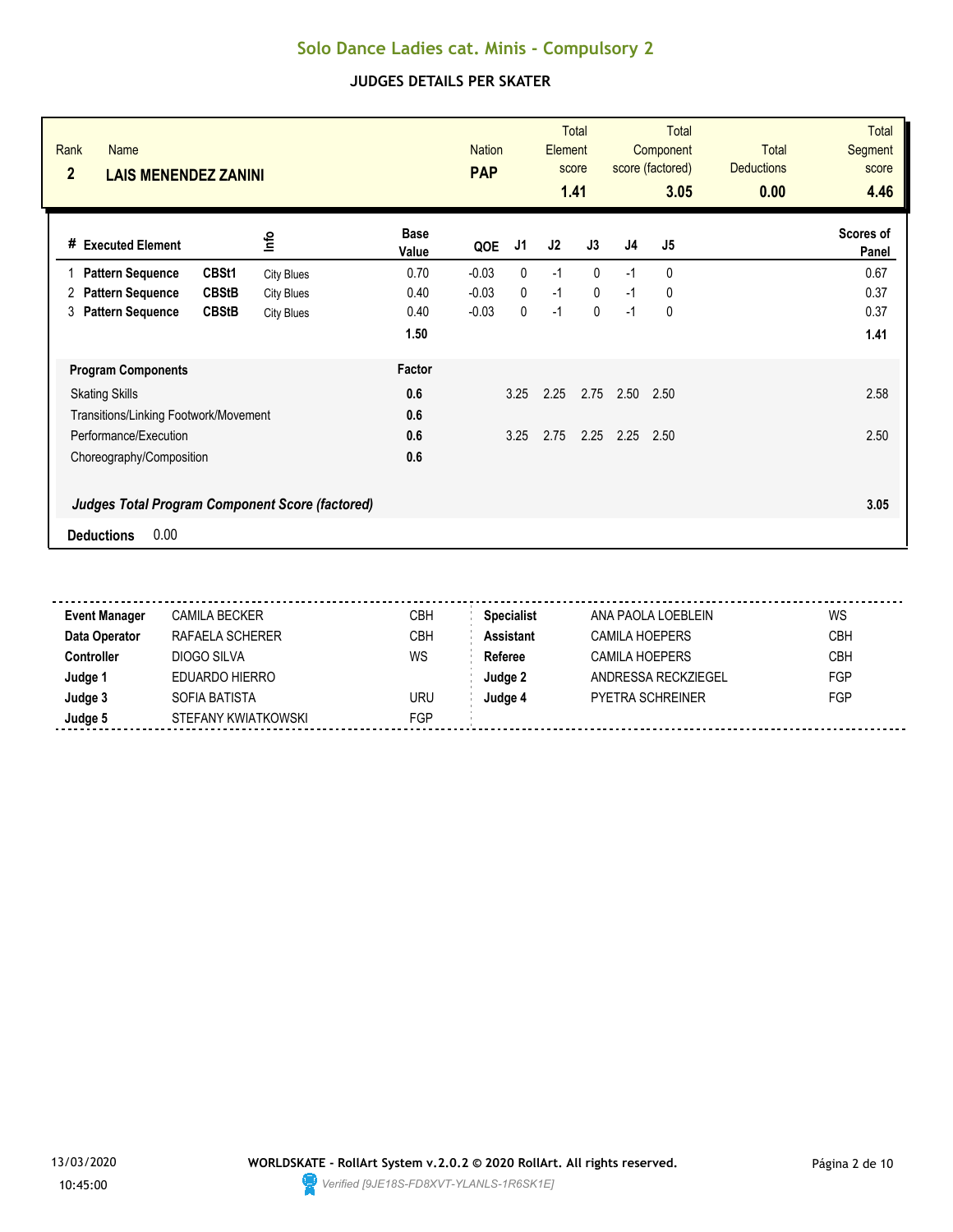| Rank<br><b>Name</b><br>3                               | <b>SOPHIA FERRARACIO DE LIMA</b> |                      |         | <b>Total</b><br><b>Nation</b><br><b>Element</b><br>score<br><b>CPP</b><br>1.47 |             |              | <b>Total</b><br>Component<br>score (factored)<br>2.90 |                | <b>Total</b><br><b>Deductions</b><br>0.00 | <b>Total</b><br><b>Segment</b><br>score<br>4.37 |
|--------------------------------------------------------|----------------------------------|----------------------|---------|--------------------------------------------------------------------------------|-------------|--------------|-------------------------------------------------------|----------------|-------------------------------------------|-------------------------------------------------|
| <b>Executed Element</b><br>#                           | lnfo                             | <b>Base</b><br>Value | QOE     | J1                                                                             | J2          | J3           | J <sub>4</sub>                                        | J <sub>5</sub> |                                           | Scores of<br>Panel                              |
| <b>CBStB</b><br><b>Pattern Sequence</b>                | <b>City Blues</b>                | 0.40                 | 0.00    | $-1$                                                                           | 0           | $\mathbf{0}$ | $\Omega$                                              | 0              |                                           | 0.40                                            |
| <b>CBStB</b><br><b>Pattern Sequence</b><br>2           | <b>City Blues</b>                | 0.40                 | 0.00    | $-2$                                                                           | $\mathbf 0$ | $\mathbf 0$  | 0                                                     | 0              |                                           | 0.40                                            |
| <b>Pattern Sequence</b><br>CBSt1<br>3                  | <b>City Blues</b>                | 0.70                 | $-0.03$ | $-1$                                                                           | 0           | $\mathbf 0$  | $-1$                                                  | 0              |                                           | 0.67                                            |
|                                                        |                                  | 1.50                 |         |                                                                                |             |              |                                                       |                |                                           | 1.47                                            |
| <b>Program Components</b>                              |                                  | Factor               |         |                                                                                |             |              |                                                       |                |                                           |                                                 |
| <b>Skating Skills</b>                                  |                                  | 0.6                  |         | 2.25                                                                           | 2.75        | 2.00         | 2.75                                                  | 2.25           |                                           | 2.42                                            |
| Transitions/Linking Footwork/Movement                  |                                  | 0.6                  |         |                                                                                |             |              |                                                       |                |                                           |                                                 |
| Performance/Execution                                  |                                  | 0.6                  |         | 2.00                                                                           | 2.75        | 2.50         | 2.50                                                  | 2.25           |                                           | 2.42                                            |
| Choreography/Composition                               |                                  | 0.6                  |         |                                                                                |             |              |                                                       |                |                                           |                                                 |
| <b>Judges Total Program Component Score (factored)</b> |                                  |                      |         |                                                                                |             |              |                                                       |                |                                           | 2.90                                            |
| 0.00<br><b>Deductions</b>                              |                                  |                      |         |                                                                                |             |              |                                                       |                |                                           |                                                 |

| <b>Event Manager</b> | CAMILA BECKER       | CBH        | <b>Specialist</b> | ANA PAOLA LOEBLEIN      | WS         |
|----------------------|---------------------|------------|-------------------|-------------------------|------------|
| Data Operator        | RAFAELA SCHERER     | CBH        | <b>Assistant</b>  | CAMILA HOEPERS          | <b>CBH</b> |
| Controller           | DIOGO SILVA         | WS         | Referee           | <b>CAMILA HOEPERS</b>   | <b>CBH</b> |
| Judge 1              | EDUARDO HIERRO      |            | Judge 2           | ANDRESSA RECKZIEGEL     | FGP        |
| Judge 3              | SOFIA BATISTA       | URU        | Judge 4           | <b>PYETRA SCHREINER</b> | FGP        |
| Judge 5              | STEFANY KWIATKOWSKI | <b>FGP</b> |                   |                         |            |

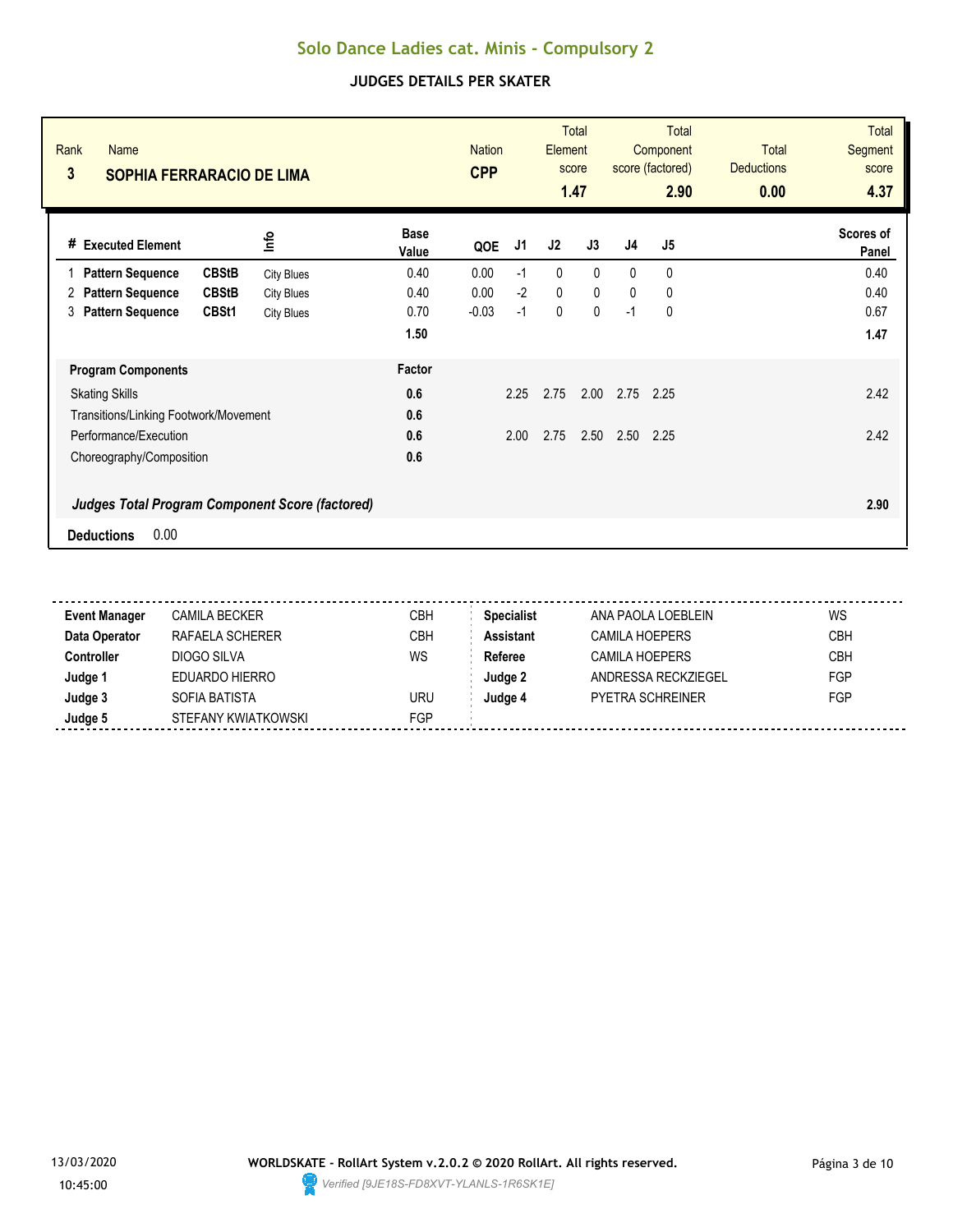| Rank<br><b>Name</b><br>4<br><b>EDUARDA BASSO CIVA</b>  |                   |                      | <b>Nation</b><br><b>CEM</b> |      | Element        | <b>Total</b><br>score<br>1.23 |                | <b>Total</b><br>Component<br>score (factored)<br>2.60 | <b>Total</b><br><b>Deductions</b><br>0.00 | <b>Total</b><br>Segment<br>score<br>3.83 |
|--------------------------------------------------------|-------------------|----------------------|-----------------------------|------|----------------|-------------------------------|----------------|-------------------------------------------------------|-------------------------------------------|------------------------------------------|
| <b>Executed Element</b><br>#                           | 울                 | <b>Base</b><br>Value | QOE                         | J1   | J <sub>2</sub> | J3                            | J <sub>4</sub> | J5                                                    |                                           | Scores of<br>Panel                       |
| <b>CBStB</b><br><b>Pattern Sequence</b>                | <b>City Blues</b> | 0.40                 | $-0.10$                     | $-1$ | $-1$           | $-2$                          | $-1$           | $-1$                                                  |                                           | 0.30                                     |
| CBSt1<br><b>Pattern Sequence</b><br>2                  | <b>City Blues</b> | 0.70                 | $-0.10$                     | $-1$ | $-1$           | $-1$                          | $-2$           | -1                                                    |                                           | 0.60                                     |
| <b>Pattern Sequence</b><br><b>CBStB</b><br>3           | <b>City Blues</b> | 0.40                 | $-0.07$                     | $-1$ | 0              | $-1$                          | $-1$           | 0                                                     |                                           | 0.33                                     |
|                                                        |                   | 1.50                 |                             |      |                |                               |                |                                                       |                                           | 1.23                                     |
| <b>Program Components</b>                              |                   | Factor               |                             |      |                |                               |                |                                                       |                                           |                                          |
| <b>Skating Skills</b>                                  |                   | 0.6                  |                             | 2.00 | 2.50           | 2.50                          | 2.50           | 2.00                                                  |                                           | 2.33                                     |
| Transitions/Linking Footwork/Movement                  |                   | 0.6                  |                             |      |                |                               |                |                                                       |                                           |                                          |
| Performance/Execution                                  |                   | 0.6                  |                             | 1.75 | 2.50           | 1.75                          | 2.25           | 2.00                                                  |                                           | 2.00                                     |
| Choreography/Composition                               |                   | 0.6                  |                             |      |                |                               |                |                                                       |                                           |                                          |
| <b>Judges Total Program Component Score (factored)</b> |                   |                      |                             |      |                |                               |                |                                                       |                                           | 2.60                                     |
| 0.00<br><b>Deductions</b>                              |                   |                      |                             |      |                |                               |                |                                                       |                                           |                                          |

| <b>CAMILA BECKER</b> | CBH | <b>Specialist</b> | ANA PAOLA LOEBLEIN      | WS         |
|----------------------|-----|-------------------|-------------------------|------------|
| RAFAELA SCHERER      | CBH | <b>Assistant</b>  | CAMILA HOEPERS          | <b>CBH</b> |
| DIOGO SILVA          | WS  | Referee           | CAMILA HOEPERS          | CBH        |
| EDUARDO HIERRO       |     | Judge 2           | ANDRESSA RECKZIEGEL     | FGP        |
| SOFIA BATISTA        | uru | Judge 4           | <b>PYETRA SCHREINER</b> | FGP        |
| STEFANY KWIATKOWSKI  | FGP |                   |                         |            |
|                      |     |                   |                         |            |

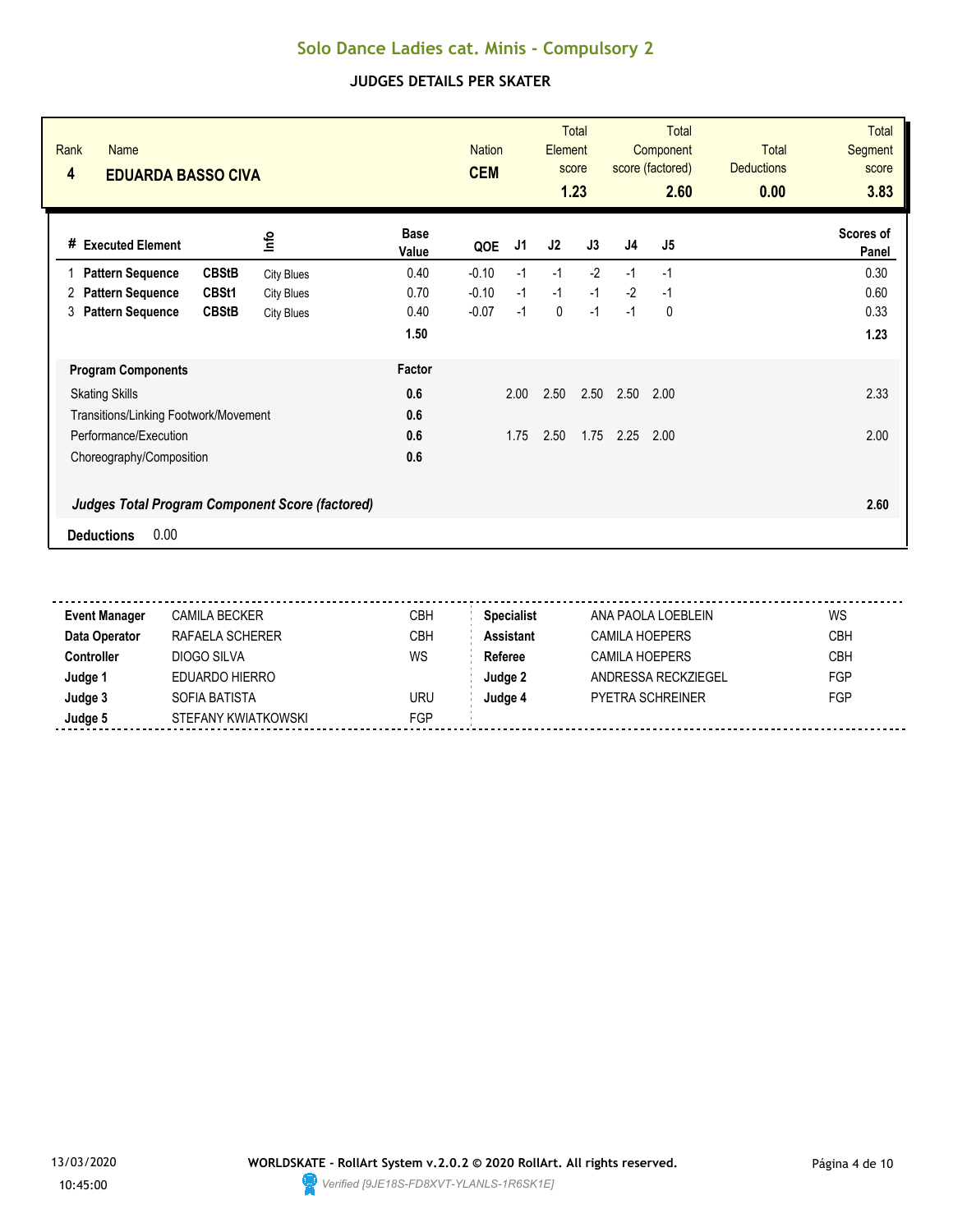| Rank<br><b>Name</b><br>5                               | <b>HELENA SILVEIRA LISAKOWSKI</b> |                      |         | <b>Total</b><br><b>Nation</b><br>Element<br>score<br><b>PAP</b><br>0.99 |      |          | <b>Total</b><br>Component<br>score (factored)<br>2.70 |      | <b>Total</b><br><b>Deductions</b><br>0.00 | <b>Total</b><br>Segment<br>score<br>3.69 |
|--------------------------------------------------------|-----------------------------------|----------------------|---------|-------------------------------------------------------------------------|------|----------|-------------------------------------------------------|------|-------------------------------------------|------------------------------------------|
| <b>Executed Element</b><br>#                           | ٩ų                                | <b>Base</b><br>Value | QOE     | J1                                                                      | J2   | J3       | J <sub>4</sub>                                        | J5   |                                           | Scores of<br>Panel                       |
| <b>CBStB</b><br><b>Pattern Sequence</b>                | <b>City Blues</b>                 | 0.40                 | $-0.07$ | $-1$                                                                    | $-1$ | $\Omega$ | $-2$                                                  | 0    |                                           | 0.33                                     |
| <b>CBStB</b><br><b>Pattern Sequence</b><br>2           | <b>City Blues</b>                 | 0.40                 | $-0.07$ | $\mathbf{0}$                                                            | $-1$ | $-1$     | $-1$                                                  | 0    |                                           | 0.33                                     |
| <b>Pattern Sequence</b><br><b>CBStB</b><br>3           | <b>City Blues</b>                 | 0.40                 | $-0.07$ | 0                                                                       | $-1$ | $-1$     | $-1$                                                  | 0    |                                           | 0.33                                     |
|                                                        |                                   | 1.20                 |         |                                                                         |      |          |                                                       |      |                                           | 0.99                                     |
| <b>Program Components</b>                              |                                   | Factor               |         |                                                                         |      |          |                                                       |      |                                           |                                          |
| <b>Skating Skills</b>                                  |                                   | 0.6                  |         | 2.25                                                                    | 2.25 | 2.25     | 2.25                                                  | 2.50 |                                           | 2.25                                     |
| Transitions/Linking Footwork/Movement                  |                                   | 0.6                  |         |                                                                         |      |          |                                                       |      |                                           |                                          |
| Performance/Execution                                  |                                   | 0.6                  |         | 2.25                                                                    | 2.25 | 2.25     | 2.25                                                  | 2.25 |                                           | 2.25                                     |
| Choreography/Composition                               |                                   | 0.6                  |         |                                                                         |      |          |                                                       |      |                                           |                                          |
| <b>Judges Total Program Component Score (factored)</b> |                                   |                      |         |                                                                         |      |          |                                                       |      |                                           | 2.70                                     |
| 0.00<br><b>Deductions</b>                              |                                   |                      |         |                                                                         |      |          |                                                       |      |                                           |                                          |

| <b>Event Manager</b> | <b>CAMILA BECKER</b> | СВН        | <b>Specialist</b> | ANA PAOLA LOEBLEIN      | WS         |
|----------------------|----------------------|------------|-------------------|-------------------------|------------|
| Data Operator        | RAFAELA SCHERER      | CBH        | <b>Assistant</b>  | CAMILA HOEPERS          | <b>CBH</b> |
| <b>Controller</b>    | DIOGO SILVA          | WS         | Referee           | <b>CAMILA HOEPERS</b>   | <b>CBH</b> |
| Judge 1              | EDUARDO HIERRO       |            | Judge 2           | ANDRESSA RECKZIEGEL     | FGP        |
| Judge 3              | SOFIA BATISTA        | uru        | Judge 4           | <b>PYETRA SCHREINER</b> | FGP        |
| Judge 5              | STEFANY KWIATKOWSKI  | <b>FGP</b> |                   |                         |            |

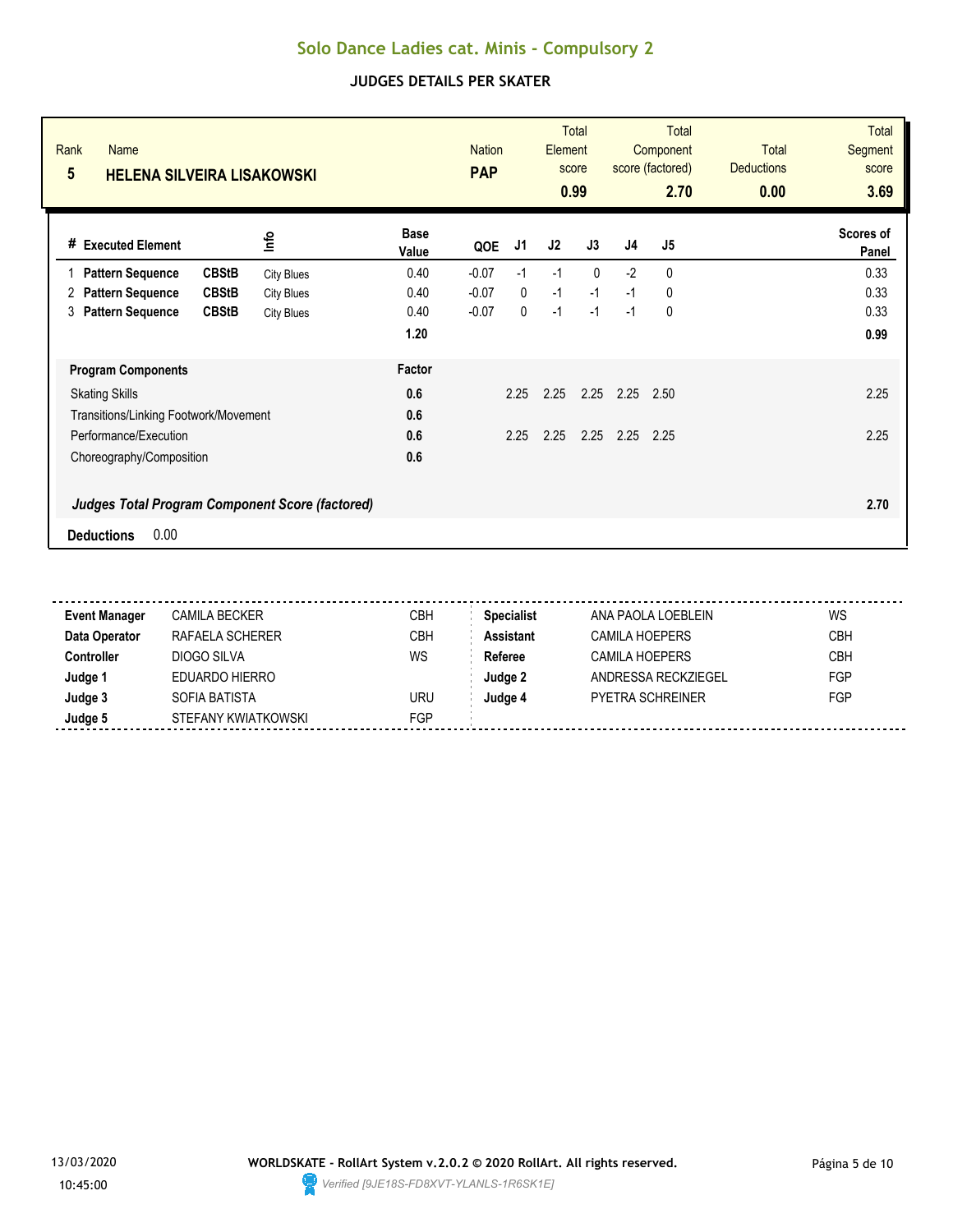| Rank<br><b>Name</b><br>$6\phantom{1}$                  | <b>MANUELA FLORES STERNBERG</b> |                        |                      | <b>PAP</b> | <b>Nation</b> |                | <b>Total</b><br>Element<br>score<br>0.70 |                | Total<br>Component<br>score (factored)<br>2.85 | <b>Total</b><br><b>Deductions</b><br>0.00 | <b>Total</b><br>Segment<br>score<br>3.55 |
|--------------------------------------------------------|---------------------------------|------------------------|----------------------|------------|---------------|----------------|------------------------------------------|----------------|------------------------------------------------|-------------------------------------------|------------------------------------------|
| <b>Executed Element</b><br>#                           |                                 | 울                      | <b>Base</b><br>Value | QOE        | J1            | J <sub>2</sub> | J3                                       | J <sub>4</sub> | J5                                             |                                           | Scores of<br>Panel                       |
| <b>Pattern Sequence</b>                                | <b>CBStB</b>                    | <b>City Blues</b>      | 0.40                 | $-0.03$    | $-1$          | $-1$           | $\mathbf{0}$                             | $\mathbf{0}$   | 0                                              |                                           | 0.37                                     |
| <b>Pattern Sequence</b><br>2                           | <b>NLPD</b>                     | No Level Pattern Dance | 0.00                 | 0.00       | $-3$          | $-3$           | $-3$                                     | $-3$           | $-3$                                           |                                           | 0.00                                     |
| <b>Pattern Sequence</b><br>3                           | <b>CBStB</b>                    | <b>City Blues</b>      | 0.40                 | $-0.07$    | $-1$          | $-1$           | $-1$                                     | 0              | 0                                              |                                           | 0.33                                     |
|                                                        |                                 |                        | 0.80                 |            |               |                |                                          |                |                                                |                                           | 0.70                                     |
| <b>Program Components</b>                              |                                 |                        | Factor               |            |               |                |                                          |                |                                                |                                           |                                          |
| <b>Skating Skills</b>                                  |                                 |                        | 0.6                  |            | 2.50          | 2.25           | 3.00                                     | 2.50           | 2.50                                           |                                           | 2.50                                     |
| Transitions/Linking Footwork/Movement                  |                                 |                        | 0.6                  |            |               |                |                                          |                |                                                |                                           |                                          |
| Performance/Execution                                  |                                 |                        | 0.6                  |            | 2.25          | 2.25           | 2.00                                     | 2.25           | 2.50                                           |                                           | 2.25                                     |
| Choreography/Composition                               |                                 |                        | 0.6                  |            |               |                |                                          |                |                                                |                                           |                                          |
| <b>Judges Total Program Component Score (factored)</b> |                                 |                        |                      |            |               |                |                                          |                |                                                |                                           | 2.85                                     |
| 0.00<br><b>Deductions</b>                              |                                 |                        |                      |            |               |                |                                          |                |                                                |                                           |                                          |

| <b>Event Manager</b> | <b>CAMILA BECKER</b> | СВН        | <b>Specialist</b> | ANA PAOLA LOEBLEIN      | WS         |
|----------------------|----------------------|------------|-------------------|-------------------------|------------|
| Data Operator        | RAFAELA SCHERER      | CBH        | <b>Assistant</b>  | CAMILA HOEPERS          | <b>CBH</b> |
| <b>Controller</b>    | DIOGO SILVA          | WS         | Referee           | <b>CAMILA HOEPERS</b>   | <b>CBH</b> |
| Judge 1              | EDUARDO HIERRO       |            | Judge 2           | ANDRESSA RECKZIEGEL     | FGP        |
| Judge 3              | SOFIA BATISTA        | uru        | Judge 4           | <b>PYETRA SCHREINER</b> | FGP        |
| Judge 5              | STEFANY KWIATKOWSKI  | <b>FGP</b> |                   |                         |            |

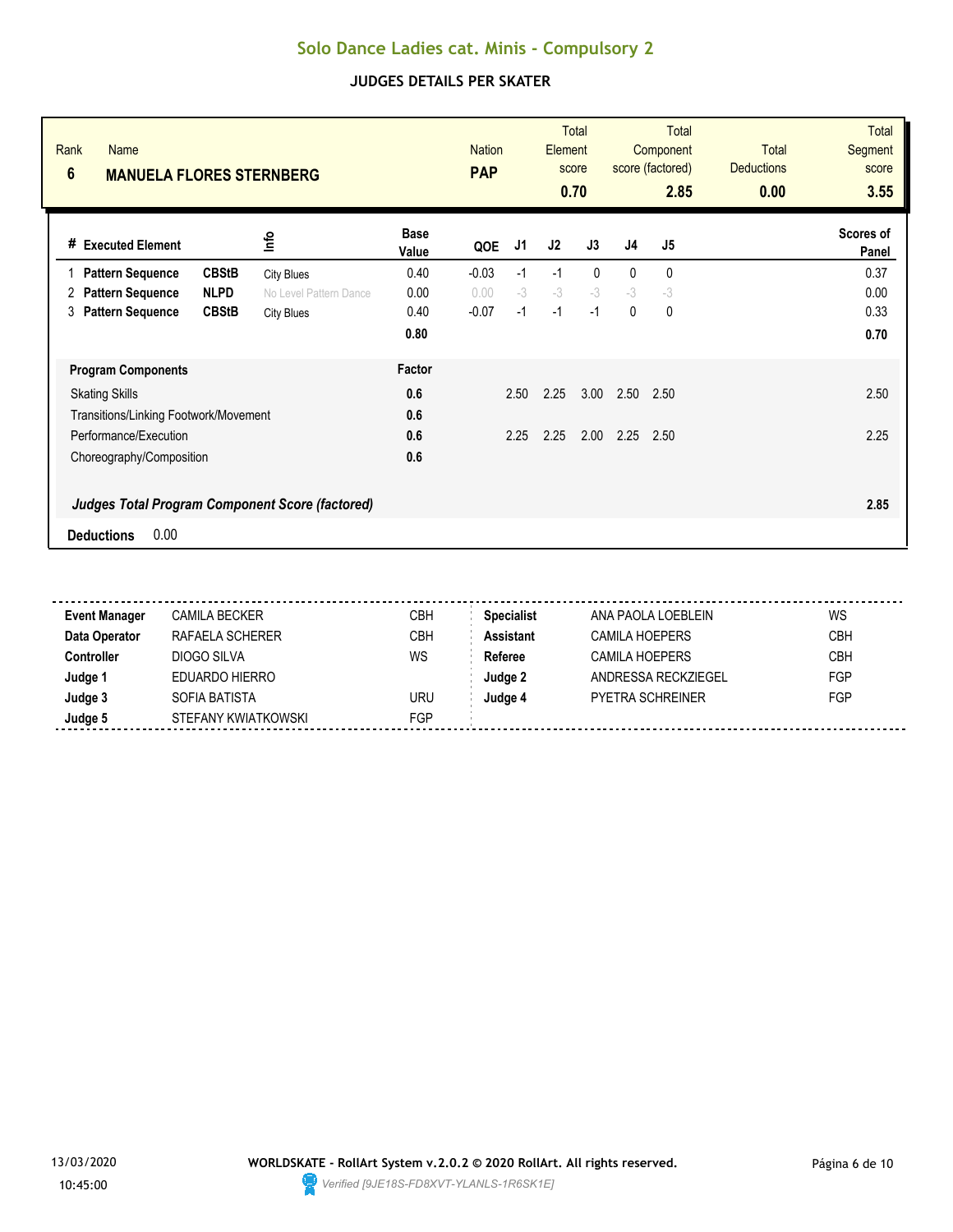| Rank<br><b>Name</b><br>7                                          | <b>GABRIELA SALAVERRY TAMINATO</b> |                 |             | <b>Total</b><br><b>Element</b><br>score<br>1.23 | <b>Total</b><br>Component<br>score (factored)<br>2.30 |                | <b>Total</b><br><b>Deductions</b><br>0.00 | <b>Total</b><br><b>Segment</b><br>score<br>3.53 |
|-------------------------------------------------------------------|------------------------------------|-----------------|-------------|-------------------------------------------------|-------------------------------------------------------|----------------|-------------------------------------------|-------------------------------------------------|
| lnfo<br><b>Executed Element</b><br>#                              | <b>Base</b><br>Value               | J1<br>QOE       | J2          | J3                                              | J <sub>4</sub>                                        | J <sub>5</sub> |                                           | Scores of<br>Panel                              |
| CBSt1<br><b>Pattern Sequence</b><br><b>City Blues</b>             | 0.70                               | $-0.10$<br>$-1$ | $-1$        | $-1$                                            | $-2$                                                  | $\mathbf{0}$   |                                           | 0.60                                            |
| <b>CBStB</b><br><b>Pattern Sequence</b><br>2<br><b>City Blues</b> | 0.40                               | $-1$<br>$-0.07$ | $\mathbf 0$ | $\mathbf{0}$                                    | $-2$                                                  | $-1$           |                                           | 0.33                                            |
| <b>Pattern Sequence</b><br><b>CBStB</b><br>3<br><b>City Blues</b> | 0.40                               | $-0.10$<br>$-1$ | $-1$        | $-1$                                            | $-2$                                                  | 0              |                                           | 0.30                                            |
|                                                                   | 1.50                               |                 |             |                                                 |                                                       |                |                                           | 1.23                                            |
| <b>Program Components</b>                                         | Factor                             |                 |             |                                                 |                                                       |                |                                           |                                                 |
| <b>Skating Skills</b>                                             | 0.6                                | 2.00            | 2.25        | 2.00                                            | 1.75                                                  | 2.00           |                                           | 2.00                                            |
| Transitions/Linking Footwork/Movement                             | 0.6                                |                 |             |                                                 |                                                       |                |                                           |                                                 |
| Performance/Execution                                             | 0.6                                | 2.00            | 1.75        | 2.25                                            | 1.75                                                  | 1.75           |                                           | 1.83                                            |
| Choreography/Composition                                          | 0.6                                |                 |             |                                                 |                                                       |                |                                           |                                                 |
| <b>Judges Total Program Component Score (factored)</b>            |                                    |                 |             |                                                 |                                                       |                |                                           | 2.30                                            |
| 0.00<br><b>Deductions</b>                                         |                                    |                 |             |                                                 |                                                       |                |                                           |                                                 |

| <b>Event Manager</b> | <b>CAMILA BECKER</b> | СВН        | <b>Specialist</b> | ANA PAOLA LOEBLEIN      | WS         |
|----------------------|----------------------|------------|-------------------|-------------------------|------------|
| Data Operator        | RAFAELA SCHERER      | CBH        | <b>Assistant</b>  | CAMILA HOEPERS          | <b>CBH</b> |
| <b>Controller</b>    | DIOGO SILVA          | WS         | Referee           | <b>CAMILA HOEPERS</b>   | <b>CBH</b> |
| Judge 1              | EDUARDO HIERRO       |            | Judge 2           | ANDRESSA RECKZIEGEL     | FGP        |
| Judge 3              | SOFIA BATISTA        | uru        | Judge 4           | <b>PYETRA SCHREINER</b> | FGP        |
| Judge 5              | STEFANY KWIATKOWSKI  | <b>FGP</b> |                   |                         |            |

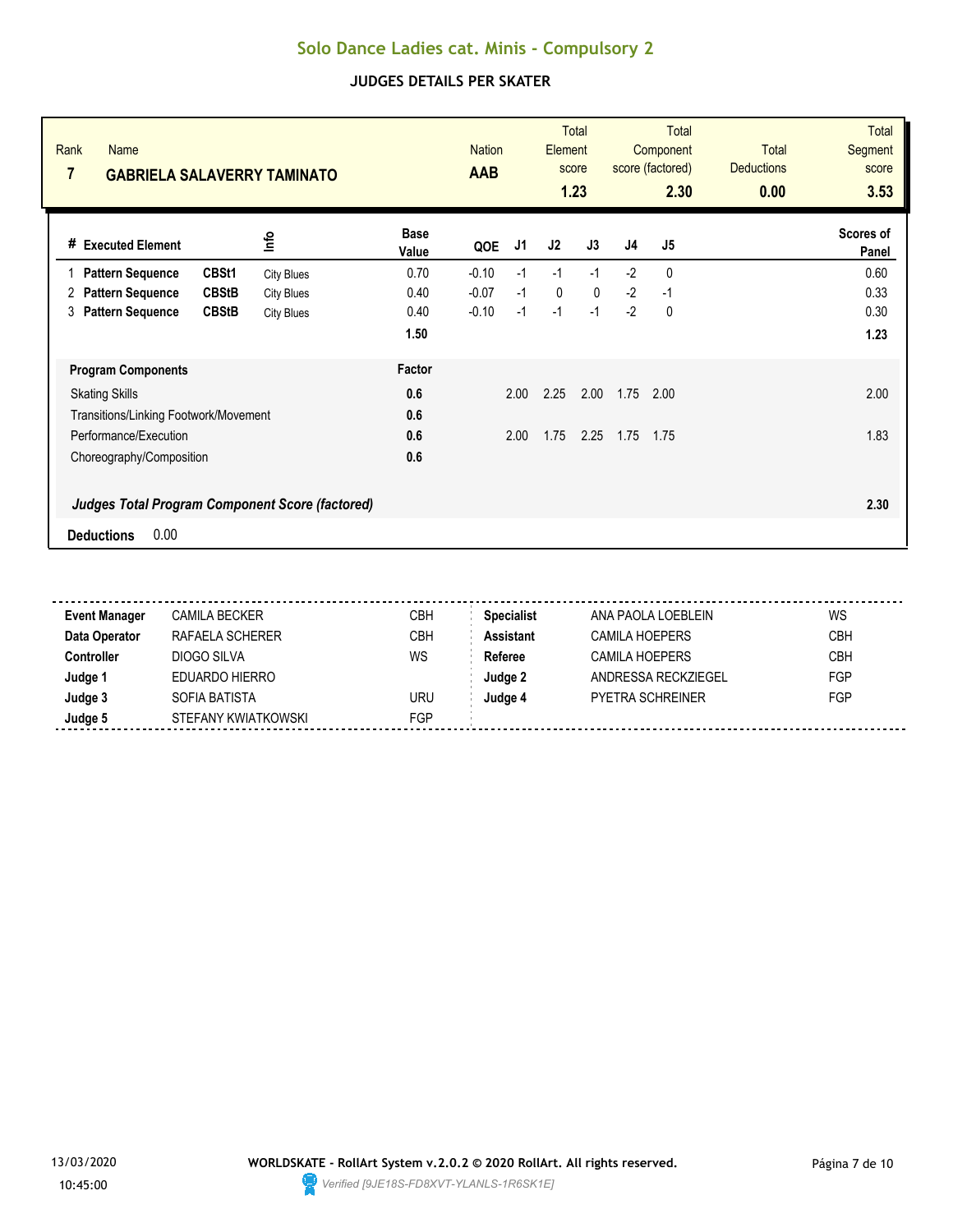| Rank<br><b>Name</b><br>8<br><b>GABRIELLE ROLIM FELIX PINTO</b> |                   |                      | <b>Nation</b><br><b>CEM</b> |      | Element        | <b>Total</b><br>score<br>0.90 |                | Total<br>Component<br>score (factored)<br>2.10 | <b>Total</b><br><b>Deductions</b><br>0.00 | <b>Total</b><br>Segment<br>score<br>3.00 |
|----------------------------------------------------------------|-------------------|----------------------|-----------------------------|------|----------------|-------------------------------|----------------|------------------------------------------------|-------------------------------------------|------------------------------------------|
| <b>Executed Element</b><br>#                                   | ٩ų                | <b>Base</b><br>Value | QOE                         | J1   | J <sub>2</sub> | J3                            | J <sub>4</sub> | J5                                             |                                           | Scores of<br>Panel                       |
| <b>CBStB</b><br><b>Pattern Sequence</b><br>1                   | <b>City Blues</b> | 0.40                 | $-0.10$                     | $-1$ | $-1$           | $-1$                          | $-2$           | $-1$                                           |                                           | 0.30                                     |
| <b>CBStB</b><br><b>Pattern Sequence</b><br>2                   | <b>City Blues</b> | 0.40                 | $-0.10$                     | $-1$ | $-1$           | $-1$                          | $-2$           | $-1$                                           |                                           | 0.30                                     |
| <b>CBStB</b><br><b>Pattern Sequence</b><br>3                   | <b>City Blues</b> | 0.40                 | $-0.10$                     | $-1$ | $-1$           | $-1$                          | $-2$           | $-1$                                           |                                           | 0.30                                     |
|                                                                |                   | 1.20                 |                             |      |                |                               |                |                                                |                                           | 0.90                                     |
| <b>Program Components</b>                                      |                   | Factor               |                             |      |                |                               |                |                                                |                                           |                                          |
| <b>Skating Skills</b>                                          |                   | 0.6                  |                             | 2.25 | 2.00           | 1.75                          | 1.50           | 1.75                                           |                                           | 1.83                                     |
| Transitions/Linking Footwork/Movement                          |                   | 0.6                  |                             |      |                |                               |                |                                                |                                           |                                          |
| Performance/Execution                                          |                   | 0.6                  |                             | 1.75 | 2.25           | 1.50                          | 1.00           | 1.75                                           |                                           | 1.67                                     |
| Choreography/Composition                                       |                   | 0.6                  |                             |      |                |                               |                |                                                |                                           |                                          |
| <b>Judges Total Program Component Score (factored)</b>         |                   |                      |                             |      |                |                               |                |                                                |                                           | 2.10                                     |
| 0.00<br><b>Deductions</b>                                      |                   |                      |                             |      |                |                               |                |                                                |                                           |                                          |

| <b>Event Manager</b> | CAMILA BECKER       | CBH        | <b>Specialist</b> | ANA PAOLA LOEBLEIN      | WS         |
|----------------------|---------------------|------------|-------------------|-------------------------|------------|
| Data Operator        | RAFAELA SCHERER     | CBH        | <b>Assistant</b>  | CAMILA HOEPERS          | <b>CBH</b> |
| Controller           | DIOGO SILVA         | WS         | Referee           | <b>CAMILA HOEPERS</b>   | <b>CBH</b> |
| Judge 1              | EDUARDO HIERRO      |            | Judge 2           | ANDRESSA RECKZIEGEL     | FGP        |
| Judge 3              | SOFIA BATISTA       | URU        | Judge 4           | <b>PYETRA SCHREINER</b> | FGP        |
| Judge 5              | STEFANY KWIATKOWSKI | <b>FGP</b> |                   |                         |            |

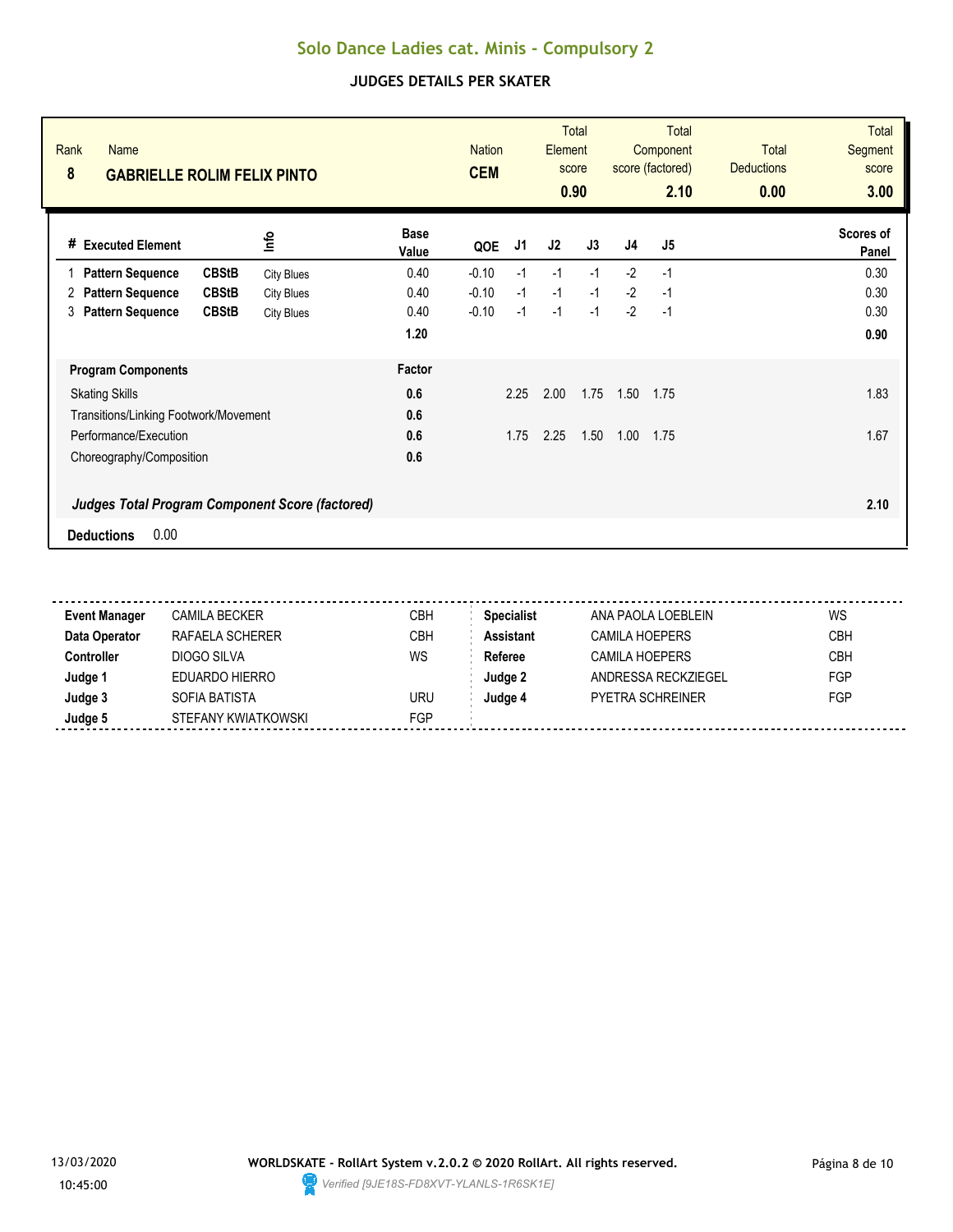| Rank<br><b>Name</b><br>9<br>LÚCIA LACERDA MERCADO      |                    |                      | <b>Nation</b><br><b>CWP</b> |      | <b>Element</b> | <b>Total</b><br>score<br>1.16 |                | <b>Total</b><br>Component<br>score (factored)<br>2.30 | <b>Total</b><br><b>Deductions</b><br>$-0.50$ | <b>Total</b><br><b>Segment</b><br>score<br>2.96 |
|--------------------------------------------------------|--------------------|----------------------|-----------------------------|------|----------------|-------------------------------|----------------|-------------------------------------------------------|----------------------------------------------|-------------------------------------------------|
| <b>Executed Element</b><br>#                           | lnfo               | <b>Base</b><br>Value | QOE                         | J1   | J2             | J3                            | J <sub>4</sub> | J <sub>5</sub>                                        |                                              | Scores of<br>Panel                              |
| <b>CBStB</b><br><b>Pattern Sequence</b>                | <b>City Blues</b>  | 0.40                 | $-0.07$                     | $-1$ | 0              | $-1$                          | $-2$           | 0                                                     |                                              | 0.33                                            |
| <b>CBStB</b><br><b>Pattern Sequence</b><br>2           | <b>City Blues</b>  | 0.40                 | $-0.17$                     | $-2$ | $-1$           | $-2$                          | $-2$           | 0                                                     |                                              | 0.23                                            |
| <b>Pattern Sequence</b><br>CBSt1<br>3                  | <b>City Blues</b>  | 0.70                 | $-0.10$                     | $-1$ | $-1$           | $-1$                          | $-2$           | 0                                                     |                                              | 0.60                                            |
|                                                        |                    | 1.50                 |                             |      |                |                               |                |                                                       |                                              | 1.16                                            |
| <b>Program Components</b>                              |                    | Factor               |                             |      |                |                               |                |                                                       |                                              |                                                 |
| <b>Skating Skills</b>                                  |                    | 0.6                  |                             | 2.00 | 2.00           | 2.00                          | 1.50           | 2.00                                                  |                                              | 2.00                                            |
| Transitions/Linking Footwork/Movement                  |                    | 0.6                  |                             |      |                |                               |                |                                                       |                                              |                                                 |
| Performance/Execution                                  |                    | 0.6                  |                             | 1.75 | 2.00           | 1.75                          | 1.25           | 2.00                                                  |                                              | 1.83                                            |
| Choreography/Composition                               |                    | 0.6                  |                             |      |                |                               |                |                                                       |                                              |                                                 |
| <b>Judges Total Program Component Score (factored)</b> |                    |                      |                             |      |                |                               |                |                                                       |                                              | 2.30                                            |
| $-0.50$<br><b>Deductions</b>                           | Time Violation:0,5 |                      |                             |      |                |                               |                |                                                       |                                              |                                                 |

| <b>Event Manager</b> | <b>CAMILA BECKER</b> | <b>CBH</b> | <b>Specialist</b> | ANA PAOLA LOEBLEIN  | WS         |
|----------------------|----------------------|------------|-------------------|---------------------|------------|
| Data Operator        | RAFAELA SCHERER      | CBH        | <b>Assistant</b>  | CAMILA HOEPERS      | <b>CBH</b> |
| <b>Controller</b>    | DIOGO SILVA          | WS         | Referee           | CAMILA HOEPERS      | <b>CBH</b> |
| Judge 1              | EDUARDO HIERRO       |            | Judge 2           | ANDRESSA RECKZIEGEL | <b>FGP</b> |
| Judge 3              | SOFIA BATISTA        | URU        | Judge 4           | PYETRA SCHREINFR    | FGP        |
| Judge 5              | STEFANY KWIATKOWSKI  | FGP        |                   |                     |            |